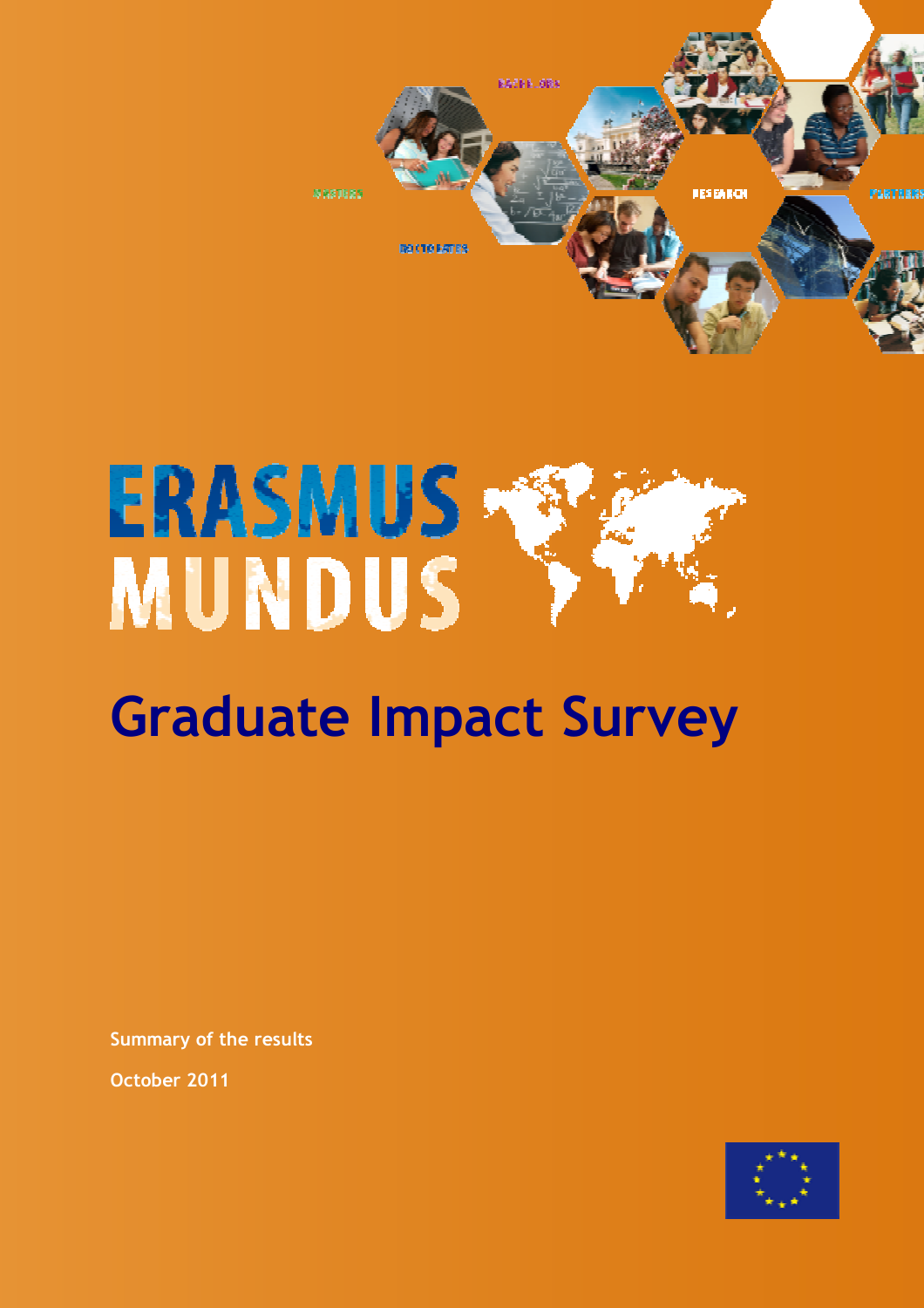

As in the years 2007-2010 the progress and development of the Erasmus Mundus Master Course (EMMC) programme has been monitored on behalf of the European Commission by conducting the Graduate Impact Survey (GIS). An addition to the concept of the Graduate Impact Survey was the conduction of a survey with two control groups, one with a very heterogeneous group with less international experience and one with members of the OCEANS network with more international experience. The online surveys addressed students and graduates. 2.820 Erasmus Mundus students and graduates participated in the survey along with 75 OCEANS members and 61 participants in the other control group. Another innovation in the project of evaluating Erasmus Mundus has been the implementation of focus groups to gather more information about the reasons underlying the survey data. Altogether 4 graduates and 13 students took part in the focus groups.

**MASTERS** 

**DOCTORATES** 

SCHOLARSHIC

To summarize the findings of the surveys and the focus groups, it can be concluded that Europe is perceived as an attractive work and study destination. Students choose to participate in the Erasmus Mundus Master Courses, because they anticipate an excellent education in a highly developed environment and a highly specialised field of study and research (18%). The scholarship is another strong encouragement to apply for Erasmus Mundus (27%). Furthermore applicants value mobility (21%) and the possibility to get acquainted with various cultures and perceive EMMC as a great opportunity regarding their planned career (34%). Some of the expectations are not met as anticipated. First of all the quality of the programme is questioned since it is advertised as academic excellence. The students and graduates perceive their education as mostly satisfactory but not per se as excellent. There seems to be a strong variation between universities and courses which we urgently suggest should be compared and evaluated. Additionally, the practical issues of lacking the opportunity to form strong networks and get in-depth insights in the research of one study destination accompanying mobility affect the perception of the programme negatively. Furthermore it is perceived as rather difficult to obtain a work permit, so a number of graduates unintentionally have to leave Europe. The European job market is perceived as highly competitive, which necessitates establishing connections and being able to build a network. For graduates from developing countries or third countries, it might be easier to find a job in their home country, because of the comparatively high expertise they gained in the EMMC programme.

The programme's personal impact on the participants is diverse. The greatest perceived impact is the acquisition of specialised knowledge, which exceeds the level of both control groups. Impact on career is the most anticipated gain of the programme by students, but is not as strongly perceived by graduates as the gathering of knowledge. Another benefit from participating in Erasmus Mundus is a broadened mind set, which the participants describe as helpful for 'thinking out of the box'. By far the most benefit is attributed to the professional connections the students make and by the network they build.

The topic of employability has been assessed extensively by MKW Wirtschaftsforschung GmbH and Ceréq and can be found in 'Erasmus Mundus Report: Thematic Clusters, Lot 2: Employability'. (http://eacea.ec.europa.eu/erasmus\_mundus/clusters/employability\_en.php). Although the number of internships by EMMC students is by far higher than in the control groups, students and graduates experience a lack of practical skills and professional connections to companies and potential employers. Nevertheless the permanent term employment rate is distinctly higher for EMMC